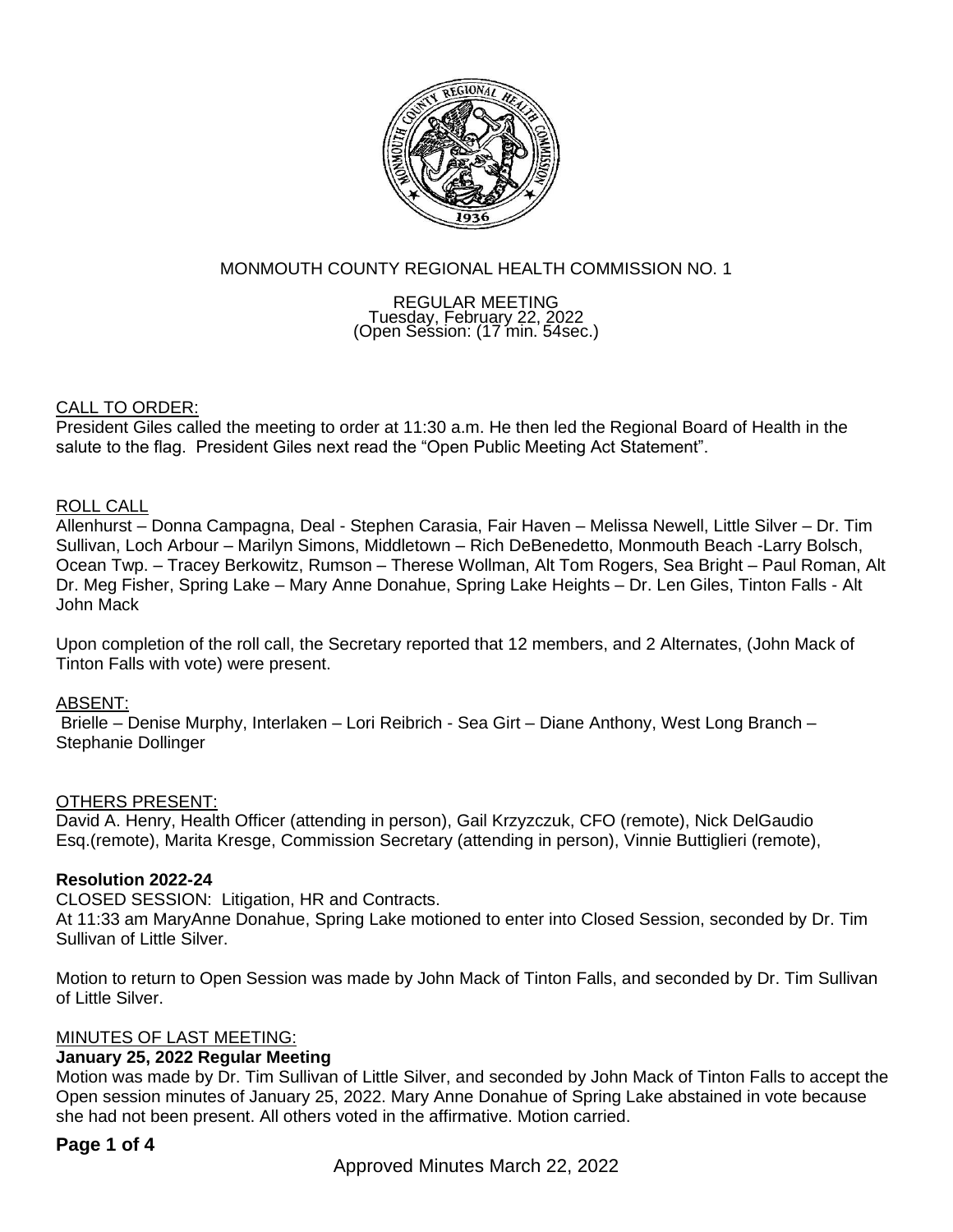Appointment of MCRHC Vice President: President Len Giles made the motion to nominate Paul Roman of Sea Bright to Vice President of the Commission, this was seconded by MaryAnne Donahue of Spring Lake. Vote was unanimous.

# COMMUNICATIONS: None

HEALTH OFFICER'S REPORT: Dave, I don't have anything on the Board of Health orientation, but I will have it for you next month.

We've had a busy month working on next year's grant that will go into effect July 1, 2022. VPOC will be changing to Strengthening Local Public Health Capacity in order to continue to build local health department. I have sent letter of intent last week so we are fine on time.

The vaccine grant information will be sent to us shortly and it will be the same amount as last year. The State Health department wants us to incorporate the operation of the vaccine grant into our health departments already set operational divisions. So we will be incorporating that into our communicable disease section. On the  $24<sup>th</sup>$  of this month I will be attending a webinar meeting on the Lead Grant.

The NJ Health Officers met with Senator Gopal to discuss the possibility of restarting the public health priority funding which is welcome news since this funding hasn't been available since 2011. I'll keep you updated to any additional information. If you have any questions or comments on the Health Officer's report, I would be happy to address them, but basically, we continue to move forward.

Paul Roman made the motion to accept the Health Officer's report, seconded by MaryAnne Donahue. All in favor -Aye Motion carried.

# CFO REPORT: Nothing

The Treasurer's report was previously emailed with the Statement of accounts. The Treasurer's Report was accepted as presented.

# CONSENT AGENDA

# **Resolution 2022-25**

Appointing Associate Medical Directors for the Commission in Accordance with the New Jersey Regulatory Requirements

#### **Resolution 2022-26**

Authorizing the Payment of the February 2022 MCRHC Bills

#### **Resolution 2022-27**

Accepting the Retirement of P/T Chief Financial Officer Stephen Gallagher

MaryAnne Donahue of Spring Lake made the motion, seconded by John Mack of Tinton Falls.

# ROLL CALL VOTE:

| Allenhurst           | Yes | Monmouth Beach             | Yes. |
|----------------------|-----|----------------------------|------|
| Deal                 | Yes | Ocean                      | Yes  |
| Fair Haven           | Yes | Rumson                     | Yes  |
| <b>Little Silver</b> | Yes | Sea Bright                 | Yes  |
| Loch Arbour          | Yes | <b>Spring Lake</b>         | Yes  |
| Middletown           | Yes | <b>Spring Lake Heights</b> | Yes  |

# **Page 2 of 4**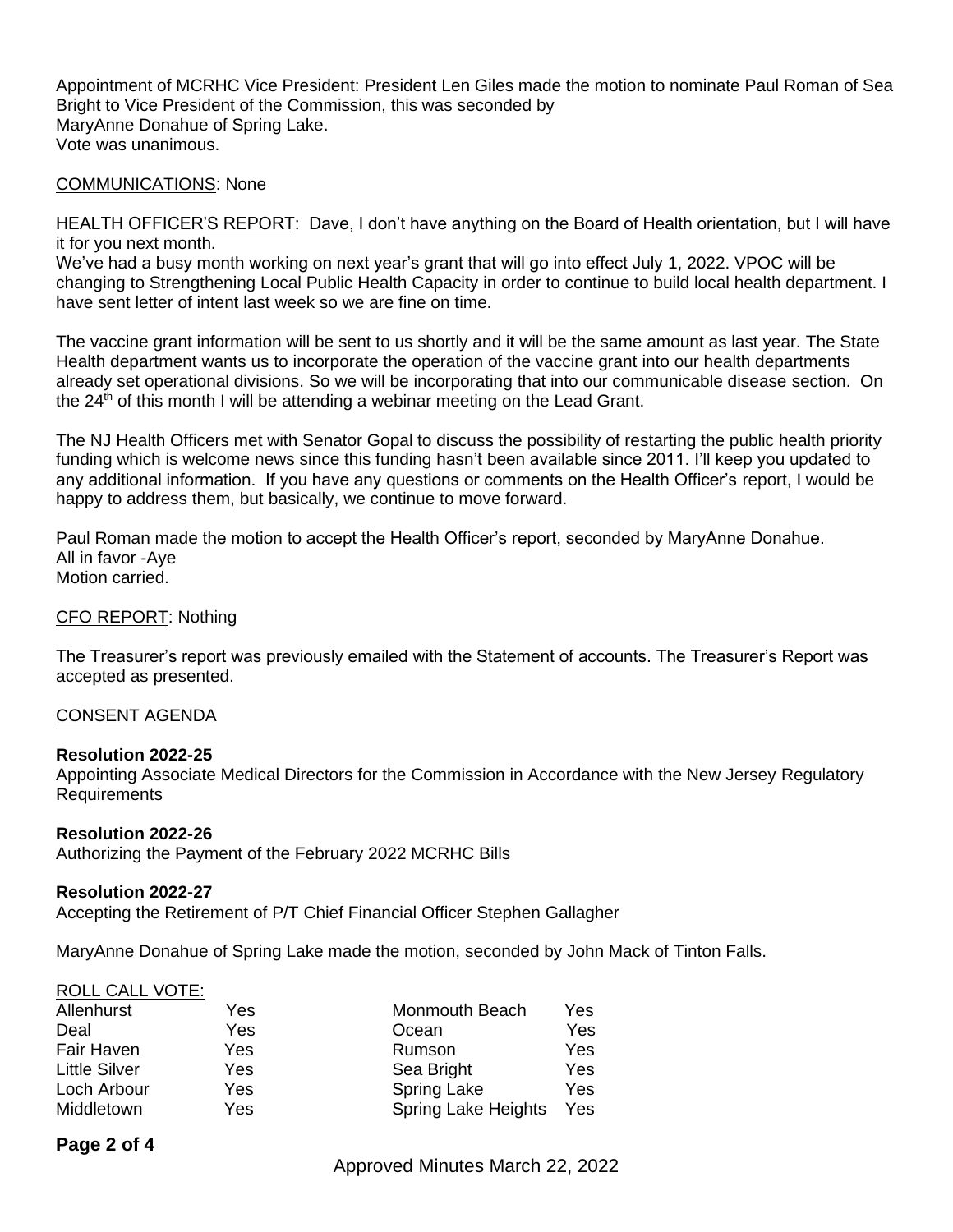VOTE: 13 Ayes, 0 Nay, 0 Abstain Motion carries.

# COMMITTEE REPORTS:

Len, I have not named heads of committees yet, except for Diane Anthony she is head of Operations. I will name the rest by next month's meeting.

# HUMAN RESOURCES:

# **RESOLUTION 2022-23**

Resolution to promote Dominick Astino from Senior REHS to Principal REHS, this resolution is for promotion only and does not include salary change. Let it be noted

that Dominick did request open session but he is not online, or around at this time for meeting.

# ROLL CALL VOTE:

| Allenhurst           | Yes | Monmouth Beach                                    | Yes       |
|----------------------|-----|---------------------------------------------------|-----------|
| Deal                 | Yes | Ocean                                             | Yes       |
| Fair Haven           | Yes | Rumson                                            | No        |
| <b>Little Silver</b> | Yes | Sea Bright                                        | Yes       |
| Loch Arbour          | Yes | <b>Spring Lake</b>                                | Yes       |
| Middletown           | Yes | <b>Spring Lake Heights</b><br><b>Tinton Falls</b> | No<br>Yes |

VOTE: 11 Ayes, 2 Nay, 0 Abstain Motion carries.

# PRESIDENT'S REPORT:

I would just like to say that I appreciate Marita and Kris getting all the reports and documents out to everyone by Thursday so that everyone can review the information for the meeting. I asked them to do this as it has not happened in a long time, and hopefully this will continue in the future.

Paul Roman added that he would like the financial reports in addition to the bill list.

Marita commented that these will be included with the monthly documents and the commission will continue to receive these by the Thursday before our meetings.

# OLD BUSINESS:

Accreditation. Dave said prep for submission is going smoothly and we will make the deadline of March 29, 2022. Strategic plan has no change from what he had given everyone beforehand. No change with Monmouth University, he will reach out to them again.

# NEW BUSINESS:

President Giles informed the commission that Heather had taken a Municipal Clerk course through Rutgers, and we would like Marita to take this course as well. I would like a motion to have Marita take this course in April.

Paul Roman of Sea Bright made the motion, seconded by Dr. Tim Sullivan of Little Silver.

# ROLL CALL VOTE:

| Allenhurst           | Yes | Monmouth Beach             | Yes |
|----------------------|-----|----------------------------|-----|
| Deal                 | Yes | Ocean                      | Yes |
| Fair Haven           | Yes | Rumson                     | Yes |
| <b>Little Silver</b> | Yes | Sea Bright                 | Yes |
| Loch Arbour          | Yes | <b>Spring Lake</b>         | Yes |
| Middletown           | Yes | <b>Spring Lake Heights</b> | Yes |
|                      |     | <b>Tinton Falls</b>        | Yes |